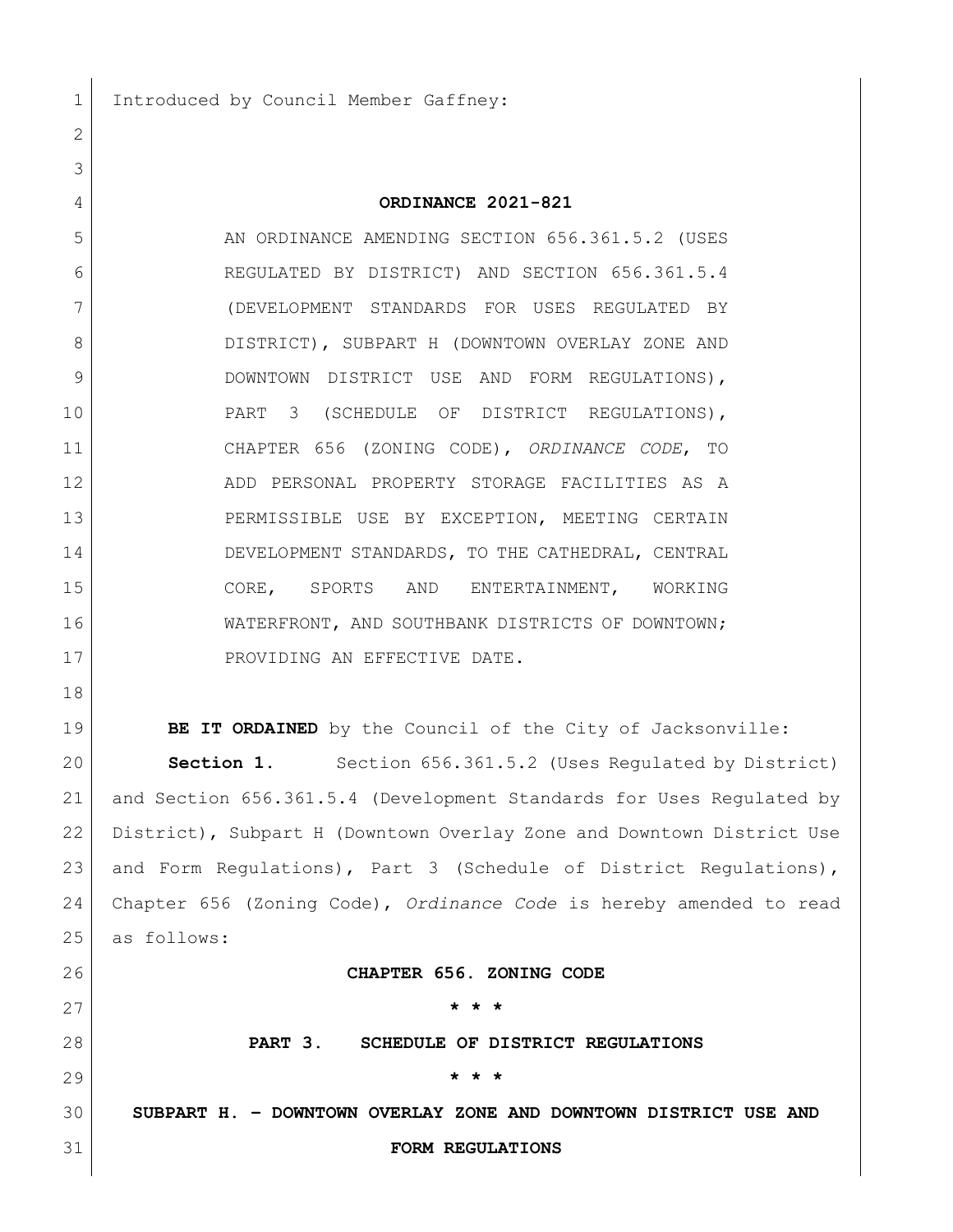| $\mathbf 1$  |       |     |                                                           |
|--------------|-------|-----|-----------------------------------------------------------|
| $\mathbf{2}$ |       |     | Sec. 656.361.5.2.<br>Uses Regulated by District.          |
| 3            |       |     | * * *                                                     |
| 4            | $D$ . |     | Cathedral District.                                       |
| 5            |       |     | 1. Bonus Uses.                                            |
| 6            |       | (a) | Detached Single-Family homes.                             |
| 7            | 2.    |     | Uses permissible by exception.                            |
| 8            |       | (a) | Drive-in or drive through facilities for any permitted    |
| 9            |       |     | use (including but not limited to restaurants, dry        |
| 10           |       |     | cleaners, and banks) are permissible only by exception    |
| 11           |       |     | and provided the service window or device and all queuing |
| 12           |       |     | lines are located entirely within an enclosed structure   |
| 13           |       |     | such as a parking garage.                                 |
| 14           |       | (b) | Commercial Surface Parking Lot meeting the exception      |
| 15           |       |     | criteria contained in Section 656.361.5.3.                |
| 16           |       | (c) | Auto laundry.                                             |
| 17           |       | (d) | Thrift stores (retail outlets for the sale of used        |
| 18           |       |     | goods).                                                   |
| 19           |       | (e) | Day Labor pool provided all activities, including waiting |
| 20           |       |     | or queuing, are completely located within an enclosed     |
| 21           |       |     | facility.                                                 |
| 22           |       | (f) | Personal property/self-storage facilities meeting the     |
| 23           |       |     | development standards contained in Sec. 656.361.5.4.      |
| 24           | $E$ . |     | Central Core District.                                    |
| 25           | 1.    |     | Bonus Uses: None.                                         |
| 26           |       |     | 2. Uses permissible by exception.                         |
| 27           |       | (a) | Drive-in or drive through facilities for any permitted    |
| 28           |       |     | use including but not limited to restaurants, dry         |
| 29           |       |     | cleaners, and banks) are permissible only by exception    |
| 30           |       |     | and provided the service window or device and all queuing |
| 31           |       |     | lines are located entirely within an enclosed structure   |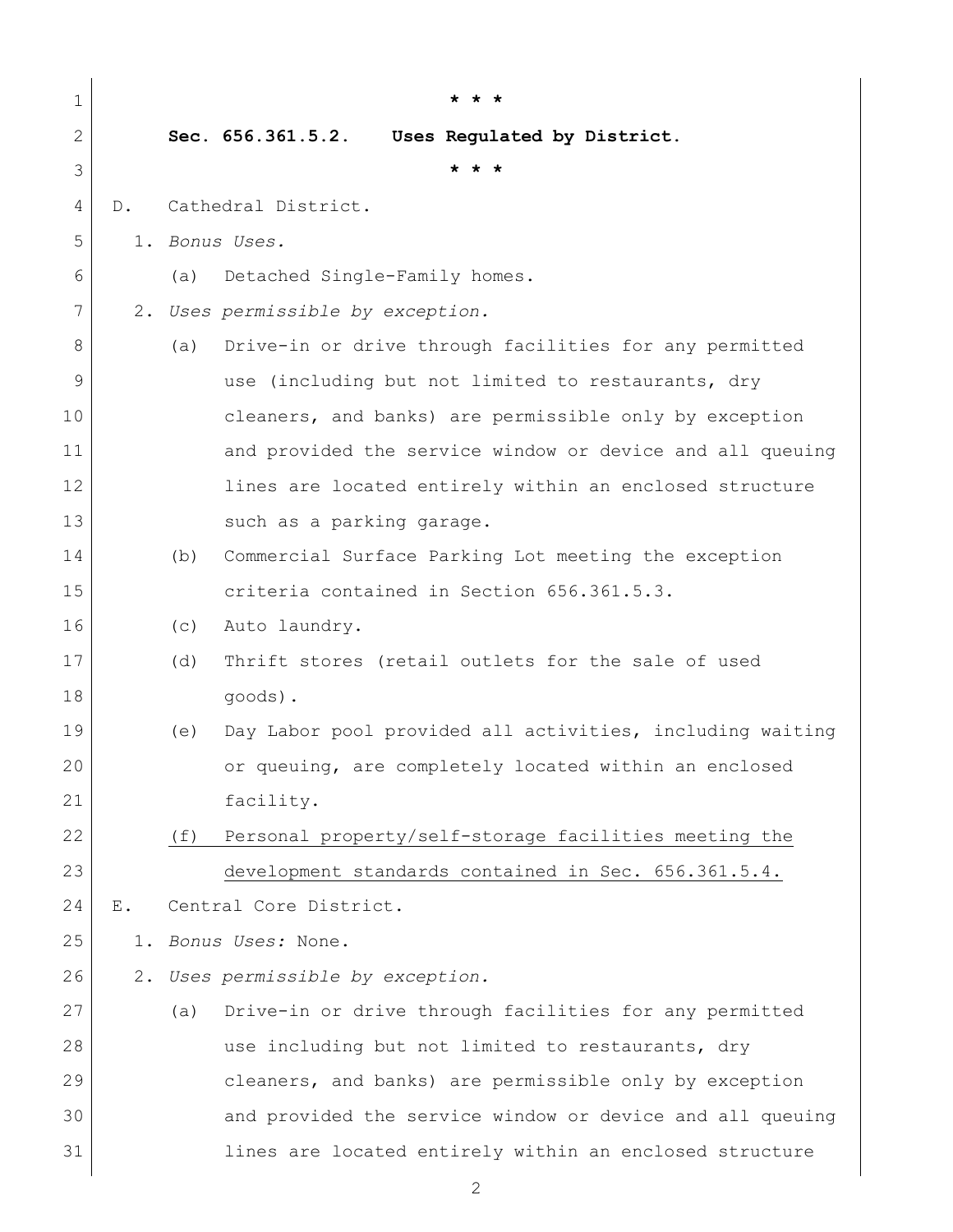| $\mathbf 1$  |       |     | such as a parking garage.                               |
|--------------|-------|-----|---------------------------------------------------------|
| $\mathbf{2}$ |       | (b) | Auto laundry.                                           |
| 3            |       | (c) | Thrift stores (retail outlets for the sale of used      |
| 4            |       |     | goods).                                                 |
| 5            |       | (d) | Day Labor pool provided all activities, including       |
| 6            |       |     | waiting or queuing, are completely located within an    |
| 7            |       |     | enclosed facility.                                      |
| 8            |       | (e) | Private Clubs.                                          |
| 9            |       | (f) | Personal property/self-storage facilities meeting the   |
| 10           |       |     | development standards contained in Sec. 656.361.5.4.    |
| 11           | $F$ . |     | Sports and Entertainment District.                      |
| 12           |       |     | 1. Bonus Uses.                                          |
| 13           |       | (a) | Commercial recreational or entertainment facilities in  |
| 14           |       |     | completely enclosed buildings or outdoors such as       |
| 15           |       |     | billiard parlors, bowling alleys, swimming pools,       |
| 16           |       |     | skating rinks, dance halls, carnivals or circuses,      |
| 17           |       |     | theaters (including open-air theaters), indoor shooting |
| 18           |       |     | galleries, archery or blade throwing ranges, pony       |
| 19           |       |     | rides, athletic complexes, arenas, auditoriums,         |
| 20           |       |     | convention centers, go-cart tracks, driving ranges and  |
| 21           |       |     | similar uses, but not adult entertainment or service or |
| 22           |       |     | adult arcades.                                          |
| 23           |       | (b) | Manufacturing uses in existence on March 1, 2019.       |
| 24           |       | (c) | Private Clubs.                                          |
| 25           | 2.    |     | Uses permissible by exception.                          |
| 26           |       | (a) | Drive-in or drive through facilities for any permitted  |
| 27           |       |     | use including but not limited to restaurants, dry       |
| 28           |       |     | cleaners, and banks) are permissible only by exception  |
| 29           |       |     | and provided the service window or device and all       |
| 30           |       |     | queuing lines are located entirely within an enclosed   |
| 31           |       |     | structure such as a parking garage.                     |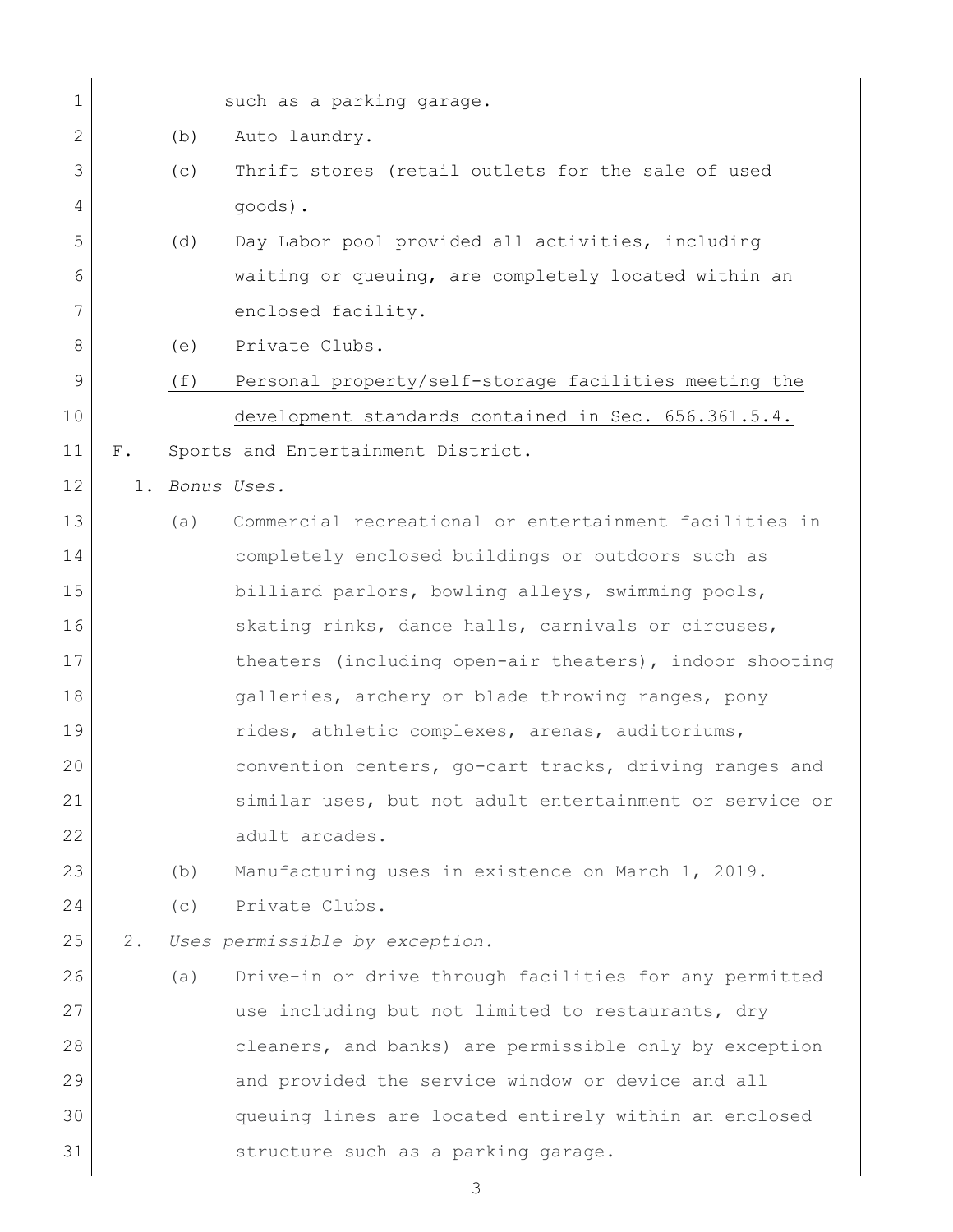| $\mathbf 1$    |    | (b) | Auto laundry.                                                    |
|----------------|----|-----|------------------------------------------------------------------|
| $\mathbf{2}$   |    | (c) | Thrift stores (retail outlets for the sale of used               |
| 3              |    |     | goods).                                                          |
| 4              |    | (d) | Personal property/self-storage facilities meeting the            |
| 5              |    |     | development standards contained in Sec. 656.361.5.4.             |
| 6              | G. |     | Working Waterfront District.                                     |
| $\overline{7}$ |    |     | 1. Bonus uses: All uses permitted within the IW Zoning District. |
| 8              |    |     | 2. Uses permissible by exception.                                |
| 9              |    | (a) | Drive-in or drive through facilities for any permitted           |
| 10             |    |     | use (including but not limited to restaurants, dry               |
| 11             |    |     | cleaners, and banks) are permissible by exception and            |
| 12             |    |     | provided the service window or device and all queuing            |
| 13             |    |     | lines are located entirely within an enclosed structure          |
| 14             |    |     | such as a parking garage.                                        |
| 15             |    | (b) | Day Labor pool provided all activities, including                |
| 16             |    |     | waiting and queuing, are completely located within an            |
| 17             |    |     | enclosed facility.                                               |
| 18             |    | (C) | Service garage for minor repairs provided there is no            |
| 19             |    |     | outdoor storage of vehicles and vehicle service bays do          |
| 20             |    |     | not face the public right-of-way.                                |
| 21             |    | (d) | Bulk storage yard.                                               |
| 22             |    | (e) | Bulk processing, including flammable liquids.                    |
| 23             |    | (f) | Personal property/self-storage facilities meeting the            |
| 24             |    |     | development standards contained in Sec. 656.361.5.4.             |
| 25             | Η. |     | Southbank District.                                              |
| 26             |    |     | 1. Bonus uses:<br>None.                                          |
| 27             |    |     | 2. Uses permissible by exception.                                |
| 28             |    | (a) | Drive-in or drive through facilities for any permitted           |
| 29             |    |     | use (including but not limited to restaurants, dry               |
| 30             |    |     | cleaners, and banks) are permissible only by exception           |
| 31             |    |     | and provided the service window or device and all                |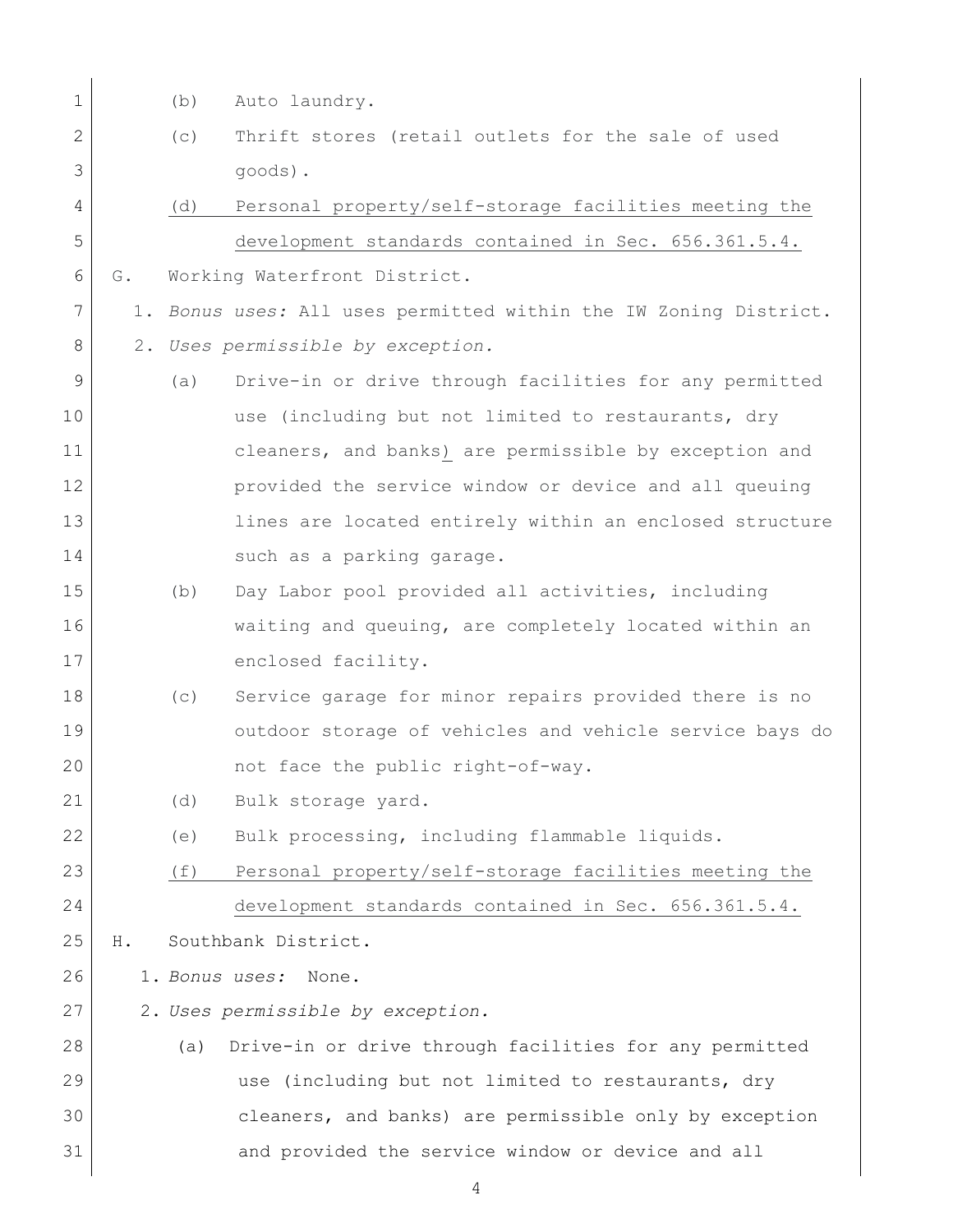| $\mathbf 1$ |                                             | queuing lines are located entirely within an enclosed          |  |  |
|-------------|---------------------------------------------|----------------------------------------------------------------|--|--|
| 2           |                                             | structure such as a parking garage.                            |  |  |
| 3           | (b)                                         | Filling or Fueling Stations with fewer than eight              |  |  |
| 4           |                                             | fueling stations.                                              |  |  |
| 5           | (C)                                         | Commercial Surface Parking Lot meeting the exception           |  |  |
| 6           |                                             | criteria contained in Section 656.361.5.3.                     |  |  |
| 7           | (d)                                         | Auto laundry.                                                  |  |  |
| 8           | (e)                                         | Thrift stores (retail outlets for the sale of used             |  |  |
| 9           |                                             | goods).                                                        |  |  |
| 10          | (f)                                         | Service garage for minor repairs provided there is no          |  |  |
| 11          |                                             | outdoor storage of vehicles and vehicle service bays do        |  |  |
| 12          |                                             | not face the public right-of-way.                              |  |  |
| 13          | (q)                                         | Manufacturing of medical, dental or optical products in        |  |  |
| 14          |                                             | conjunction with a retail point of sale or a clinic; or        |  |  |
| 15          |                                             | as a standalone facility not to exceed 10,000 square           |  |  |
| 16          |                                             | feet.                                                          |  |  |
| 17          | (h)                                         | Private clubs.                                                 |  |  |
| 18          |                                             | (i) Personal property/self-storage facilities meeting the      |  |  |
| 19          |                                             | development standards contained in Sec. 656.361.5.4.           |  |  |
| 20          |                                             | * *                                                            |  |  |
| 21          |                                             | Sec. 656.361.5.4. Development Standards for Uses Regulated     |  |  |
| 22          | by District.                                |                                                                |  |  |
| 23          |                                             | The following additional development standards shall apply to  |  |  |
| 24          | uses permitted and permissible in Downtown: |                                                                |  |  |
| 25          | Α.                                          | Personal property/self-storage. It is the intent that personal |  |  |
| 26          |                                             | property/self-storage facilities are part of a mixed-use       |  |  |
| 27          |                                             | building with ground floor activation.                         |  |  |
| 28          | 1.                                          | All storage shall be located within the building, and          |  |  |
| 29          |                                             | outside storage of any type, including the outside             |  |  |
| 30          |                                             | storage of moving vans, trailers, vehicles and boats,          |  |  |
| 31          |                                             | shall not be permitted.                                        |  |  |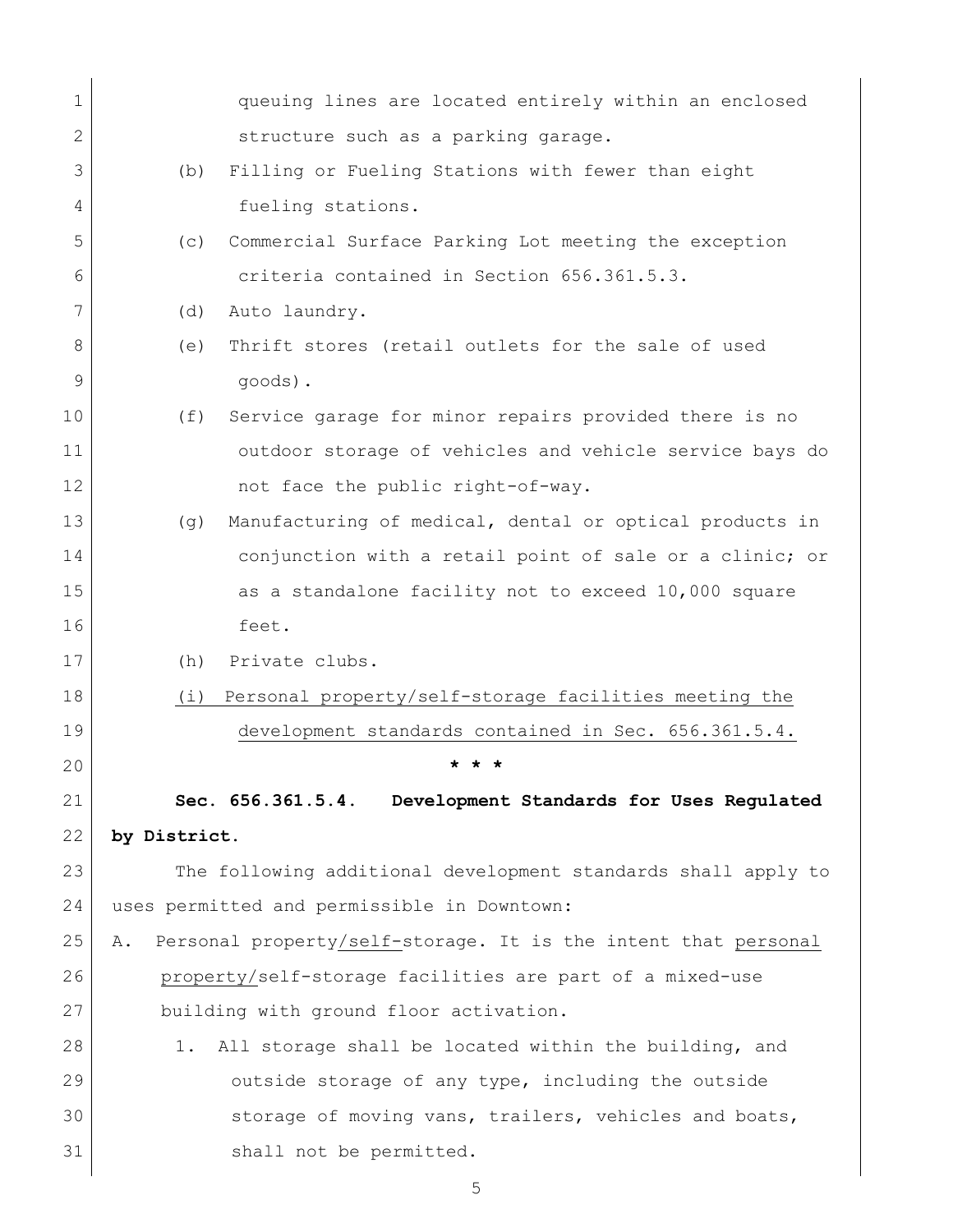- 1 2. For ground floor building façades that front public 2 streets, at least 50 percent of street frontages shall 3 be devoted as functional space for at least one primary 4 use unrelated to, and not an accessory to, the self-5 Storage facility. For the purposes of meeting this 6 requirement, functional space does not include vehicle 7 use areas, open space, or other non-activation 8 activities, but does include uses such as professional 9 and medical offices, commercial retail sales and 10 services, eating and drinking establishments, and art 11 galleries.
- 12 3. No more than 25 percent of the ground floor building 13 façade fronting a public street road classified as Minor 14 Arterial or higher may be wrapped with occupied by the 15 **rental and management office associated with the self-**16 Storage facility.
- 17 4. Direct access to the individual self-storage units 18 **located in the building shall not be provided from the** 19 exterior of the building. Access to the individual self-20 storage storage units shall be provided by internal 21 hallways.
- 22 5. The minimum height of a building containing a self-23 storage facility shall be three stories.
- 24 6. The maximum height of a building containing a self-25 storage facility shall be the maximum height permitted 26 in the Downtown Overlay District in which it is located. 27 7. Building façades visible from the public right-of-way 28 must have the appearance of an office, retail or 29 residential building through the use of doors, windows, 30 awnings, and other appropriate building elements. 31 Personal property storage facilities are prohibited along any